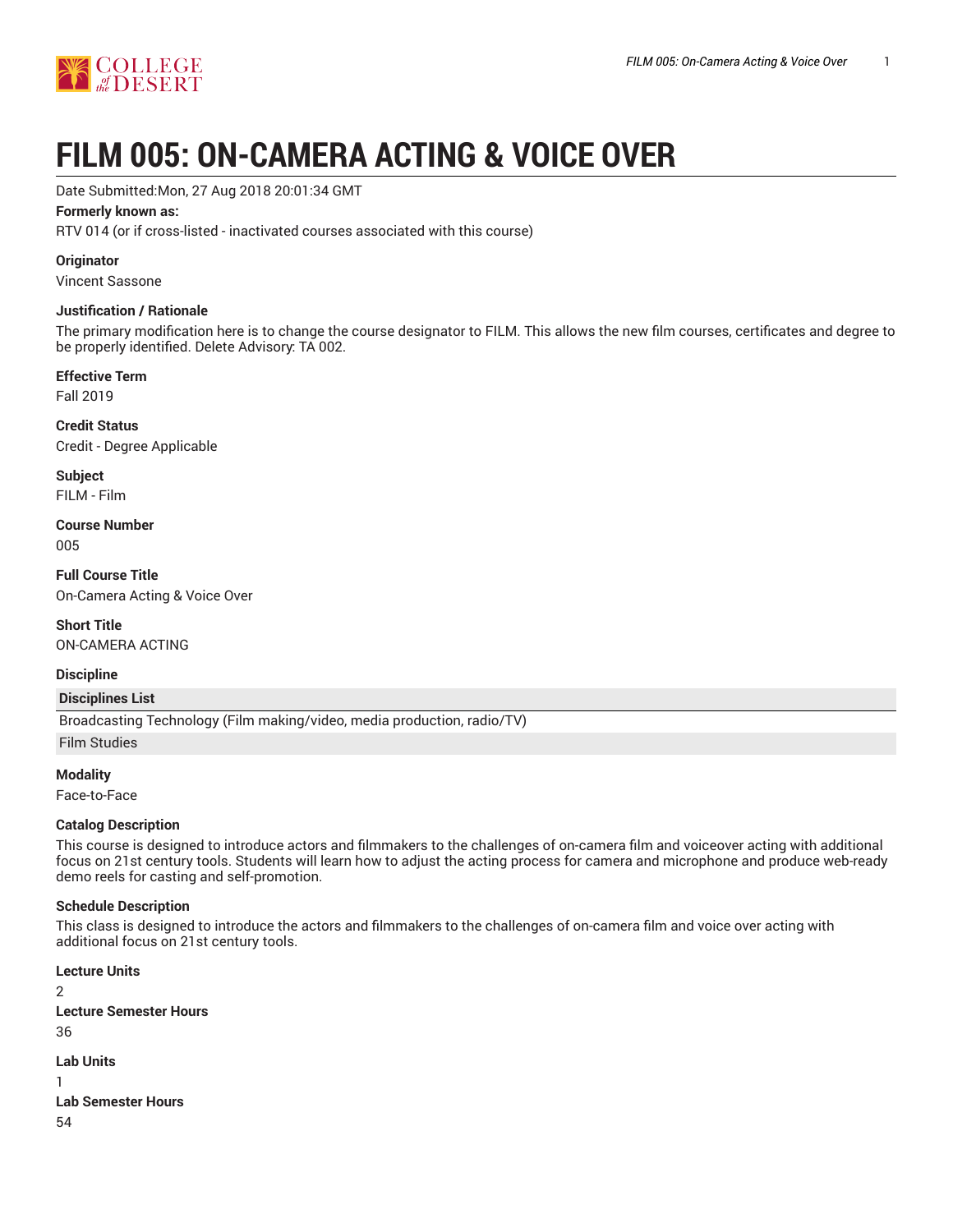

**In-class Hours** 90

**Out-of-class Hours** 72

**Total Course Units** 3 **Total Semester Hours** 162

# **Required Text and Other Instructional Materials**

**Resource Type** Book

**Author**

Robert Benedetti

**Title** Action! Professional Acting for Film

**Edition**

1st

**Publisher**

Longman

**Year** 2006

**College Level**

Yes

**ISBN #**

0321418255

# **For Text greater than five years old, list rationale:**

"Action!" covers the essentials of understanding the techniques and process of on camera acting. It remains relevant regardless of the year in which it was published.

# **Class Size Maximum**

24

# **Course Content**

I. Aesthetic of the camera and its effect on performance

II. Adaption and application of acting theories and process

III. Adjustment of performance style to various camera angles.

- A. Wide-shot
- B. Medium-shot
- C. Closeup
- D. Extreme close-up

IV. Adjustment performance to various camera production styles for single camera (such as feature film, one-hour drama, reality, webisodic, etc.)

V. Performing within the constraints and technical considerations of the camera and voice-over environment

- A. Working with microphones and lights
- B. Hitting marks
- C. Positioning for the camera
- D. Recreating performance for continuity and editing
- E. Sculpting a performance through multiple angels and takes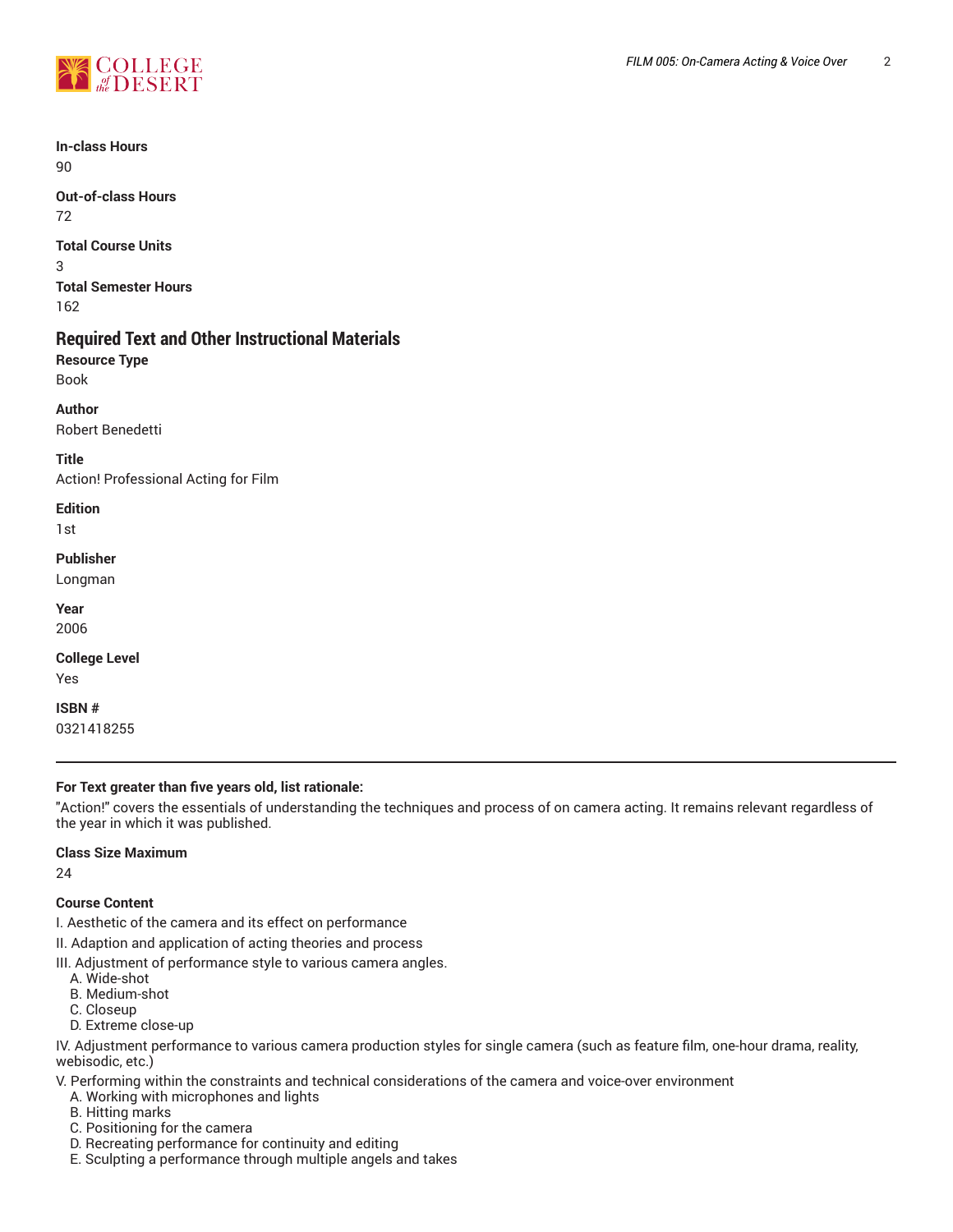

- F. Working in studio and on location
- G. Collaborating with crew and director

VI. Development of voice-over narrative styles and character voices

#### **Lab Content**

Note: This course may collaborate with courses such as FILM 02a 02b or 02c aka FTVE 10, 11 or 12 for the purposes of practical experience with single camera, narrative film.

- 1. Reading from scripts (approx. 10 to 15 pages/week)
- 2. Written script/character analysis assignments and voice characterization sheets
- 4. On camera assignments (3-5)
- A. Commercial
- B. Single camera (multi-take and multi-angle)
- C. (Optional) Single camera film project in collaboration with FTVE 10, 11, 12
- 5. Voice-over assignments (2)
- A. Narrative
- B. Character
- 6. Class participation and attendance
- A. Participation in class activities, exercises, and discussions
- B. In class production crew responsibilities
- C. Adherence to standards of professionalism as outlined in course syllabus (including attendance, preparation, and collaboration)
- 7. Produce an effective demo reel and market it to a target audience on social media.

#### **Course Objectives**

|             | <b>Objectives</b>                                                                                                                                                                                                 |
|-------------|-------------------------------------------------------------------------------------------------------------------------------------------------------------------------------------------------------------------|
| Objective 1 | Identify and demonstrate elements and techniques of camera acting including script analysis, character, relationship<br>and objective to successfully create an on camera screen performance in a narrative film. |
| Objective 2 | Identify and demonstrate elements and techniques of the film production process including prep, production and<br>editing to successfully produce a short two person narrative film scene.                        |
| Objective 3 | Identify and demonstrate the techniques and elements of voice over to successfully create narrative and character<br>voices for voice-over projects.                                                              |
| Objective 4 | Identify and demonstrate the techniques and elements of self-promotion and video editing required to successfully<br>produce a web-ready, acting demo reel.                                                       |

#### **Student Learning Outcomes**

|           | Upon satisfactory completion of this course, students will be able to:                                                     |
|-----------|----------------------------------------------------------------------------------------------------------------------------|
| Outcome 1 | Create an on camera screen performance in a narrative film.                                                                |
| Outcome 2 | Produce a short two person narrative film scene.                                                                           |
| Outcome 3 | Create narrative and character voices for voice-over projects.                                                             |
| Outcome 4 | Produce and market an effective demo reel for casting, self-promotion,<br>social-media broadcasting and audience building. |

#### **Methods of Instruction**

| <b>Method</b>      | Please provide a description or examples of how each instructional<br>method will be used in this course. |
|--------------------|-----------------------------------------------------------------------------------------------------------|
| Activity           |                                                                                                           |
| Collaborative/Team |                                                                                                           |
| Participation      |                                                                                                           |
| Laboratory         |                                                                                                           |

#### **Methods of Evaluation**

| <b>Method</b>     | Please provide a description or examples of how<br>each evaluation method will be used in this course. | <b>Type of Assignment</b> |
|-------------------|--------------------------------------------------------------------------------------------------------|---------------------------|
| Critiques         | In class and on line instructor and peer reviews.                                                      | In and Out of Class       |
| <b>Portfolios</b> | Acting Demo Reel                                                                                       | In and Out of Class       |
| Reading reports   | Written essays on the book Action!                                                                     | Out of Class Only         |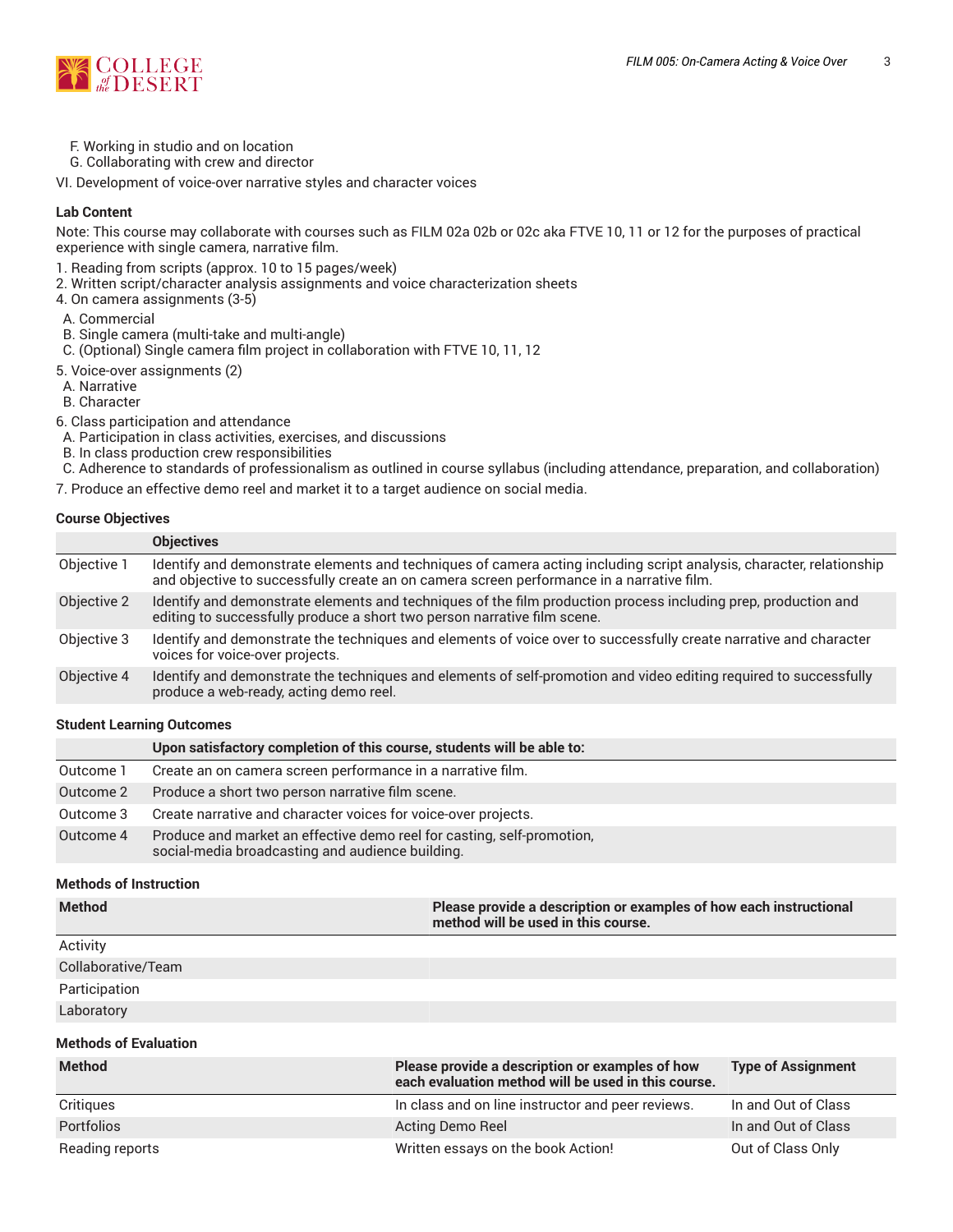

| Group activity participation/observation      | Work collaboratively with scene partners and on<br>production teams.           | In and Out of Class |
|-----------------------------------------------|--------------------------------------------------------------------------------|---------------------|
| Self/peer assessment and portfolio evaluation | self and peer assessment of all individual and<br>collaborative team projects. | In and Out of Class |

#### **Assignments**

#### **Other In-class Assignments**

1. On-camera assignments (3-5)

- Commercial
- Single camera (multi-take and multi-angle)
- (Optional) Single camera film project in collaboration with FILM/RTV 10, 11 or 12
- 2. Voice-over assignments (2)
	- Narrative
	- Character
- 3. Class participation and attendance
	- Participation in class activities, exercises, and discussions
	- In-class production crew responsibilities
	- Adherence to standards of professionalism as outlined in course syllabus (including attendance, preparation, and collaboration)

#### **Other Out-of-class Assignments**

- 1. Reading from text and assigned handouts (approx. 10 to 15 pages/week)
- 2. Quizzes on reading, lecture, and demonstration material
- 3. Written script/character analysis assignments and voice characterization sheets
- 4. Produce an effective demo reel and market it to a target audience on social media.

#### **Grade Methods**

Letter Grade Only

# **MIS Course Data**

**CIP Code**

50.0602 - Cinematography and Film/Video Production.

**TOP Code** 061220 - Film Production

**SAM Code** C - Clearly Occupational

**Basic Skills Status** Not Basic Skills

**Prior College Level** Not applicable

**Cooperative Work Experience** Not a Coop Course

**Course Classification Status** Credit Course

**Approved Special Class** Not special class

**Noncredit Category** Not Applicable, Credit Course

**Funding Agency Category** Not Applicable